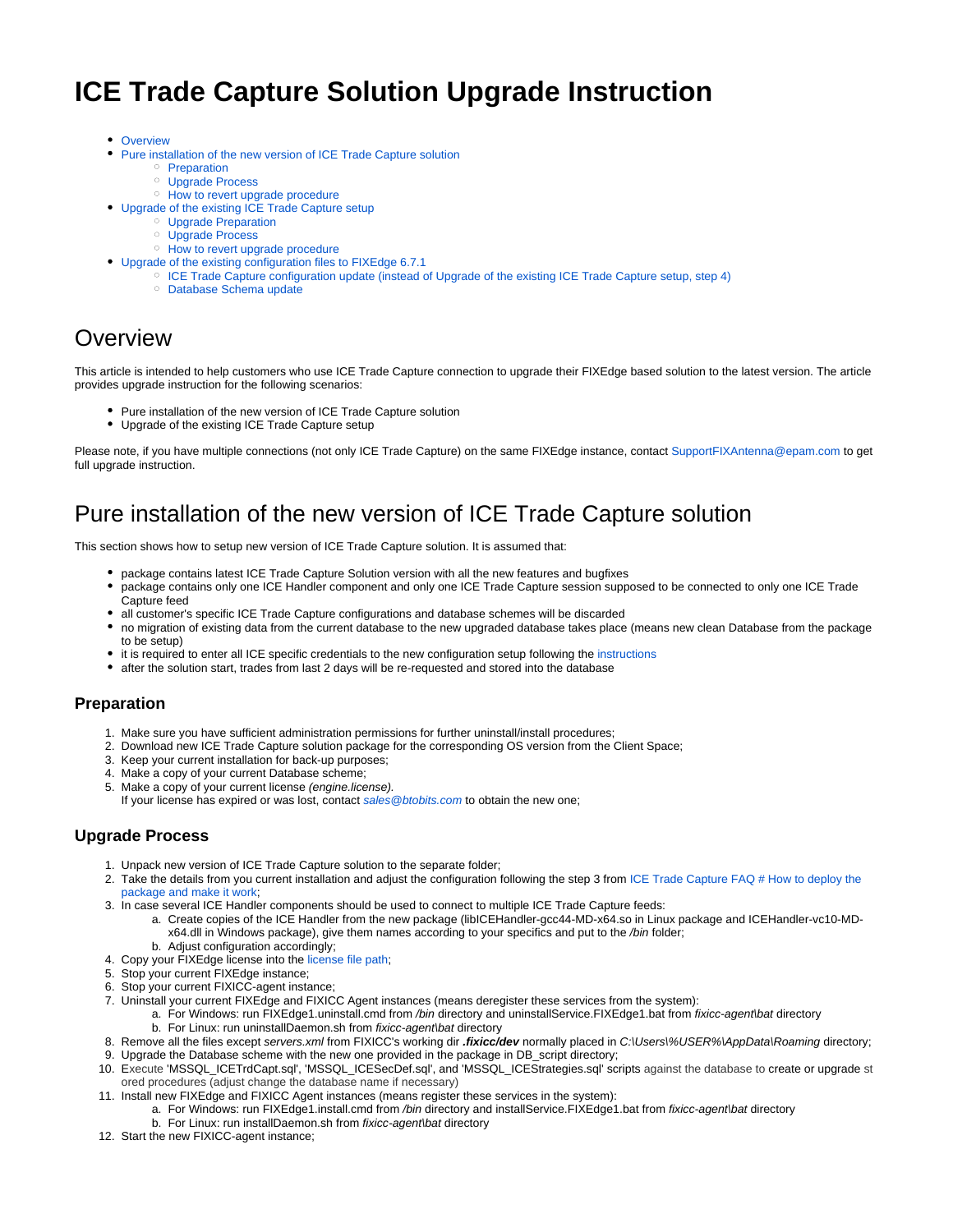

#### <span id="page-1-0"></span>**How to revert upgrade procedure**

If you need to revert changes in order to use your original ICE Trade Capture version (that was used before the upgrade), you need to do the following steps:

- 1. Stop the FIXEdge instance;
- 2. Stop the FIXICC-agent instance;
- 3. Uninstall the FIXEdge and FIXICC Agent instances (means deregister them from the system);
- 4. Remove all the files except servers.xml from FIXICC's working dir **.fixicc/dev** normally placed in C:\Users\%USER%\AppData\Roaming directory;
- 5. Restore the Database scheme used previously
- 6. Install the FIXEdge instance of the previously used ICE Trade Capture package;
- 7. Install the FIXICC-agent instance of the previously used ICE Trade Capture package;
- 8. Start the FIXICC-agent process of the previously used ICE Trade Capture package;
- 9. Start the FIXEdge process of the previously used ICE Trade Capture package.

### <span id="page-1-1"></span>Upgrade of the existing ICE Trade Capture setup

This section shows how to upgrade existing version of ICE Trade Capture solution. It is assumed that after the upgrade:

- ICE Trade Capture solution will contain latest FIXEdge version with all the new features and bugfixes
- all customer's specific ICE Trade Capture configurations and database schemes will be kept as is (means no ICE Trade Capture specific changes and inhancements from the new package will come)
- all the existing data in the current Database will be kept as is

#### <span id="page-1-2"></span>**Upgrade Preparation**

- 1. Make sure you have sufficient administration permissions for further uninstall/install procedures.
- 2. Download new ICE Trade Capture solution package for the corresponding OS version from the Client Space;
- 3. Stop the FIXEdge instance;
- 4. Stop the FIXICC-agent instance;
- 5. Remove all the files except servers.xml from FIXICC's working dir **.fixicc/dev** normally placed in C:\Users\%USER%\AppData\Roaming directory;
- 6. Make a backup copy of your current installation (configuration and binaries);
- 7. Make a backup copy of your current license (engine.license).

If your license has expired or was lost, contact [sales@btobits.com](mailto:sales@btobits.com) to obtain the new one;

#### <span id="page-1-3"></span>**Upgrade Process**

- 1. Upgrade FIXEdge:
	- a. For Windows version:
		- b. For Linux version: Replace\* all the files in <br/> <br/> directory with new binaries from the package;

Replace\* files in <br/> <br />
directory with new binaries from the package - all except \*.sh files;

In case you have several ICE Handlers in <bin> directory, update all of them. To do that you need to create copies of the ICE Δ Handler from the new package, give them names according to your specifics and replace your current binaries with new ones.

- 2. Upgrade FIXICC:
	- a. Replace\* the whole <*fixicc-agent*> directory with new one from the package;
	- b. Replace\* the whole <*fixicc*> directory with new one from the package;

"Replace" in this context means that files should be deleted from the current FIXEdge directory and new files from the package should Λ be added there. This clarification is made in order to avoid the situation when two (or more) same libraries with different versions appear in the directory as it may cause issues.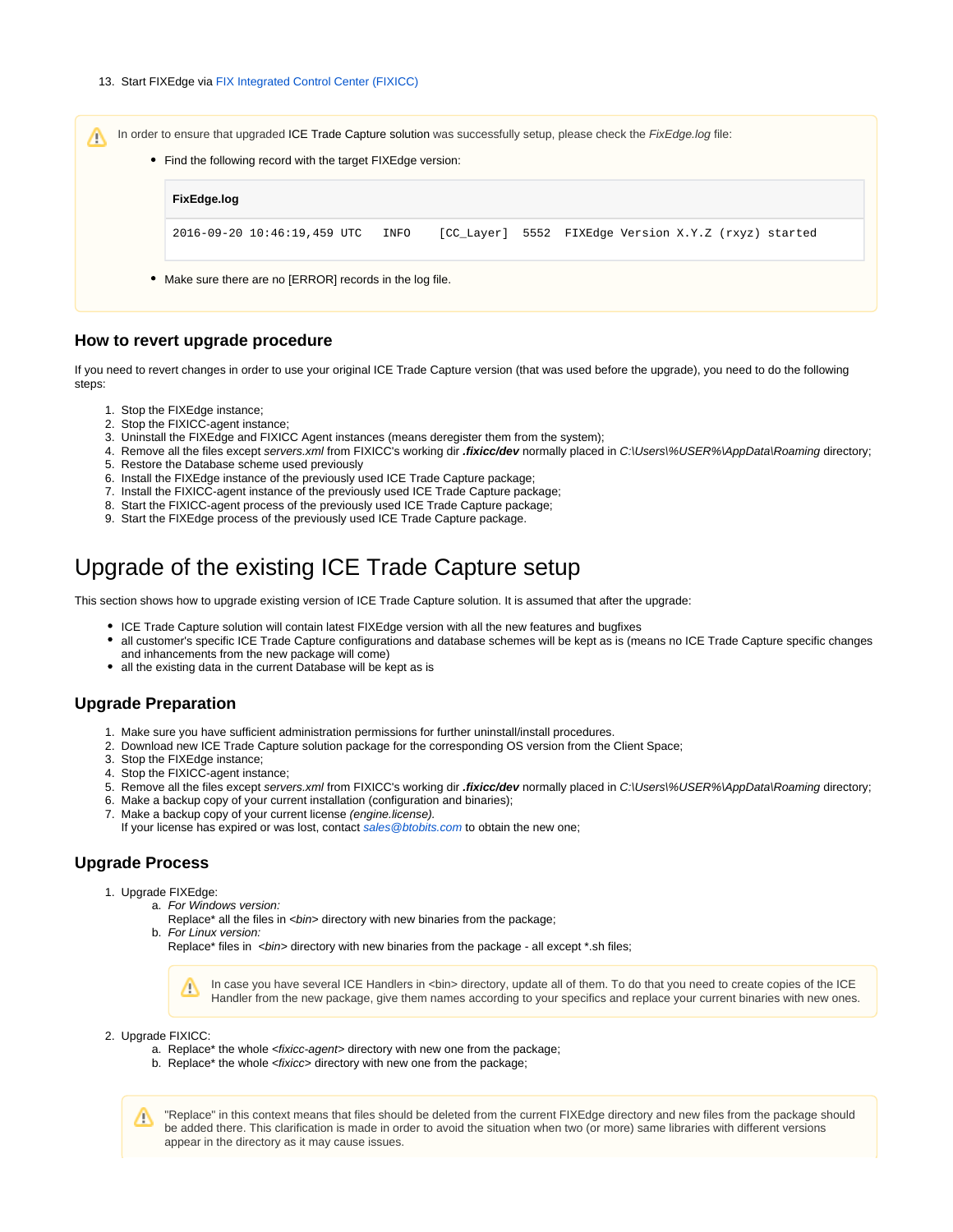- 3. Replace <*jre*> directory with new one from the package;
- 4. Update all the files in the FIXEdge /conf directory with files from the new package except the following ones which should be preserved from your current installation:
	- a. FIXEdge.properties
	- b. ICEProperties.properties
	- c. BL\_Config.xml
- 5. Update database stored procedures, using 'MSSQL\_ICETrdCapt.sql', 'MSSQL\_ICESecDef.sql', and 'MSSQL\_ICEStrategies.sql' scripts (adjust change the database name if necessary)
- 6. Start the FIXICC-agent instance;

Λ

7. Start the FIXEdge via [FIX Integrated Control Center \(FIXICC\)](https://kb.b2bits.com/display/B2BITS/FIXICC+User+Guide)

In order to ensure that upgraded ICE Trade Capture solution was successfully setup, please check the FixEdge.log file:

• Find the following record with the target FIXEdge version:

#### **FixEdge.log**

2016-09-20 10:46:19,459 UTC INFO [CC\_Layer] 5552 FIXEdge Version X.Y.Z (rxyz) started

Make sure there are no [ERROR] records in the log file.

#### <span id="page-2-0"></span>**How to revert upgrade procedure**

In order to revert the upgrade, you should take your made backup copy and go through all the steps described above.

In other words, the procedure is absolutely the same, the only difference is that your backup copy is the target solution version in this case.

## <span id="page-2-1"></span>Upgrade of the existing configuration files to FIXEdge 6.7.1

We recommend upgrading to a new version of ICE TC Solution

- New interface of Security Definition (35=d) messages has been fully supported and enabled by default;
- $\bullet$ SQL Stored Procedures are used instead of JavaScripts for data processing and saving to DB. The performance of Security Definition (35=d) mes sage processing is increased:
- Defined Strategy (35=UDS) messages has been fully supported and enabled by default;
- Subscribed to security definitions and UDS real-time published over the session has been added.

This section contains a list of changes that need to be made to update the ICE Trade Capture Solution configuration. The upgrade process is similar to the process described in this section [Upgrade of the existing ICE Trade Capture setup.](https://kb.b2bits.com/display/B2BITS/ICE+Trade+Capture+Upgrade+Instruction#ICETradeCaptureUpgradeInstruction-UpgradeoftheexistingICETradeCapturesetup) But, no migration of existing data from the current database to the new upgraded database takes place (means new clean Database from the package to be setup).

### <span id="page-2-2"></span>ICE Trade Capture configuration update (instead of [Upgrade of the existing ICE Trade Capture](https://kb.b2bits.com/display/B2BITS/ICE+Trade+Capture+Upgrade+Instruction#ICETradeCaptureUpgradeInstruction-UpgradeoftheexistingICETradeCapturesetup)  [setup](https://kb.b2bits.com/display/B2BITS/ICE+Trade+Capture+Upgrade+Instruction#ICETradeCaptureUpgradeInstruction-UpgradeoftheexistingICETradeCapturesetup), step 4)

Update all the files in the FIXEdge /conf directory with files from the new package except the following ones which should be preserved from your current installation:

- a. engine.properties
- b. FIXEdge.properties
- c. ICEProperties.properties
- d. BL\_Config.xml

Adjust ICE Trade Capture configuration (typically located here 'C:/B2BITS/FIXEdge/FIXEdge1/conf/'). Make a backup copy of your current configuration before.

- Update the **engine.properties** file:
	- Specify the parameters as further described: AdditionalParsersList = FIX44ICETC;

O) See [AdditionalParsersList](https://kb.b2bits.com/display/B2BITS/FIX+Engine+parameters#FIXEngineparameters-AdditionalParsersList) also

- Update the **FIXEdge.properties** file
	- Update the Version parameter for ICESession as further described: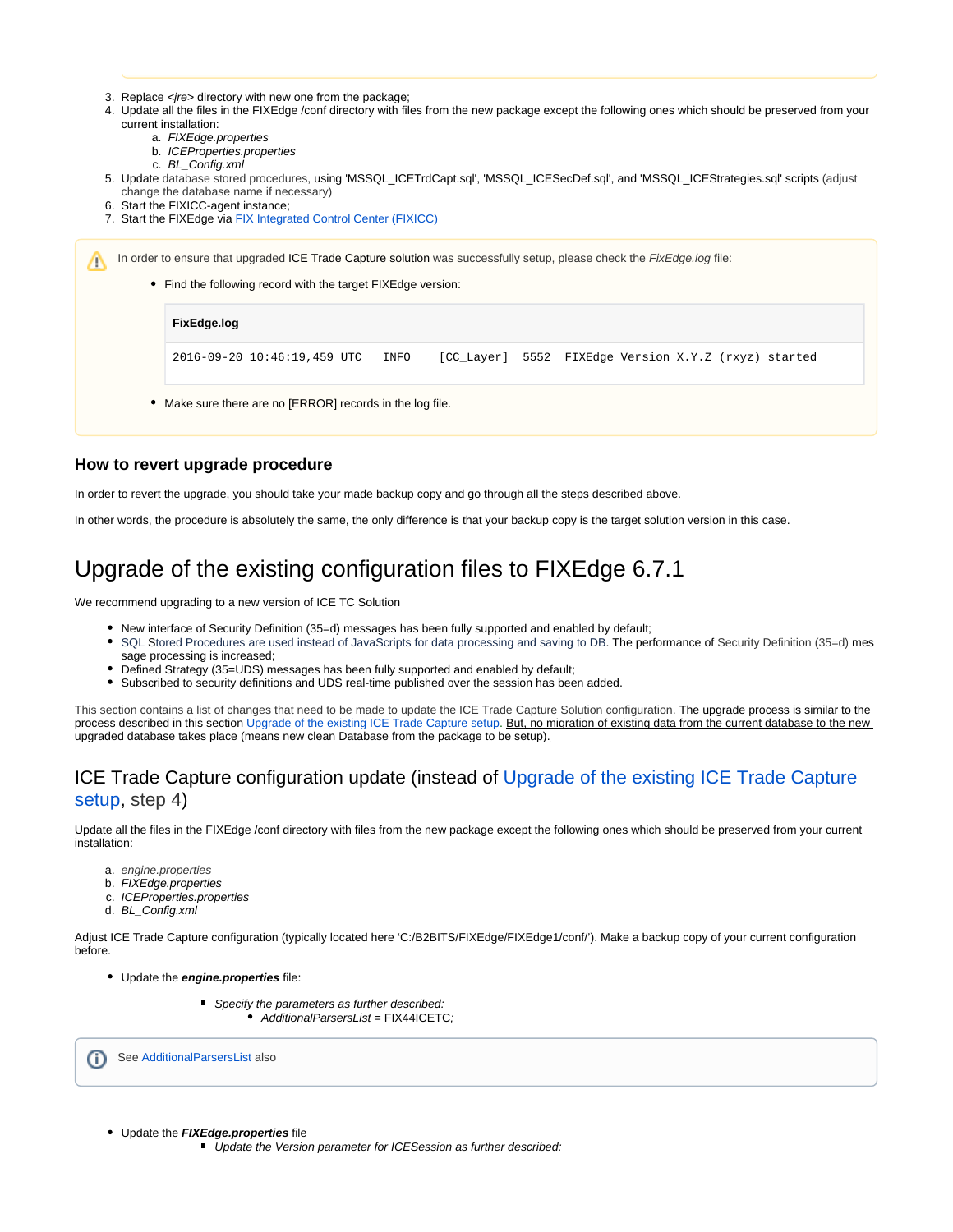- FixLayer.FixEngine.Session.ICESession.Version = FIX44ICETC;
- Add the AsyncProcessing and QueueSizeLimit parameters for ICESession as further described:
	- FixLayer.FixEngine.Session.ICESession.AsyncProcessing = true
	- FixLayer.FixEngine.Session.ICESession.AsyncProcessing.QueueSizeLimit = -1
- $\blacksquare$ Remove ICEProxySender and ICEProxyReceiver sessions (if specified)
	- **Exclude them from the FixLayer. FixEngine. Sessions parameter value list** 
		- Remove the description of the sessions. Remove all settings, starting with
			- FixLayer.FixEngine.Session.ICEProxySender.
				- FixLayer.FixEngine.Session.ICEProxyReceiver.
- Add the Username and Password parameters for ICES ession as further described:
	- FixLayer.FixEngine.Session.ICESession.Username = <ICEUserName>
		- FixLayer.FixEngine.Session.ICESession.Password = <ICEUserPassword>

(ï) See [Configuring FIX Sessions](https://kb.b2bits.com/display/B2BITS/Configuring+FIX+Sessions?src=contextnavpagetreemode) also

 $\blacksquare$ 

- Update the **ICEProperties.properties** file for UDS messages handling (if you want to receive UDS messages)
	- Add Define Strategy subscriptions to the necessary markets using provided examples in the "Security Definition Subscriptions" section:
		- Add a security definition subscription name to the list in the ICESession.UDSSubscriptions property
			- Specify SecurityID for added defined strategy subscription as described in the instruction below:
				- $\circ$  ICESession.UDSSubscriptions.<Subscription\_Name>.SecurityID = ice\_market\_type\_i

Parameter values SecurityDefinitionSubscriptions and UDSSubscriptions must be unique. Names of subscriptions should not be the same for receiving Security Definition response (35=d) and Defined Strategies (35=UDS) messages.

See [Defined Strategies Subscriptions](https://kb.b2bits.com/display/B2BITS/ICE+Trade+Capture+FAQ#ICETradeCaptureFAQ-DefinedStrategiesSubscriptions) alsoO)

Update the **BL\_Config.xml** file

ο

Change ICEReports, ICESecurityDefinitions History descriptions as further described (adjust change the ConnectionString parameter if necessary)

| <b>BL_Config.xml</b>                                              |                                                                    |  |
|-------------------------------------------------------------------|--------------------------------------------------------------------|--|
| <history< th=""><th>Name="ICEReports"</th></history<>             | Name="ICEReports"                                                  |  |
|                                                                   | StorageType="ODBC"                                                 |  |
|                                                                   | MaxNumberOfRecords="15000"                                         |  |
|                                                                   | TableName="ICEReports"                                             |  |
|                                                                   | $C_0$ ] $numSize = "256000"$                                       |  |
|                                                                   | UseStoredProcForInsert="true"                                      |  |
|                                                                   | StoredProcName="SaveReports"                                       |  |
|                                                                   | ConnectionString="DSN=ICE Trades; UID=ice admin; Pwd=temp pass; "> |  |
| <keyfield columnname="xmlData" columnsize="256000">213</keyfield> |                                                                    |  |
|                                                                   |                                                                    |  |
| <history< th=""><td>Name="ICESecurityDefinitions"</td></history<> | Name="ICESecurityDefinitions"                                      |  |
|                                                                   | StorageType="ODBC"                                                 |  |
|                                                                   | MaxNumberOfRecords="15000"                                         |  |
|                                                                   | TableName="ICESecurityDefinitions"                                 |  |
|                                                                   | $ColumnSize = "256000"$                                            |  |
|                                                                   | UseStoredProcForInsert="true"                                      |  |
|                                                                   | StoredProcName="SaveDefinitions"                                   |  |
|                                                                   | ConnectionString="DSN=ICE Trades; UID=ice admin; Pwd=temp pass; "> |  |
|                                                                   | <keyfield columnname="xmlData" columnsize="256000">213</keyfield>  |  |
|                                                                   |                                                                    |  |
|                                                                   |                                                                    |  |

Add ICEDefinedStrategy History descriptions as further described (adjust change the ConnectionString parameter if necessary)

| <b>BL_Config.xml</b>                                          |                            |
|---------------------------------------------------------------|----------------------------|
| <history< th=""><th>Name="ICEDefinedStrateqy"</th></history<> | Name="ICEDefinedStrateqy"  |
|                                                               | StorageType="ODBC"         |
|                                                               | MaxNumberOfRecords="15000" |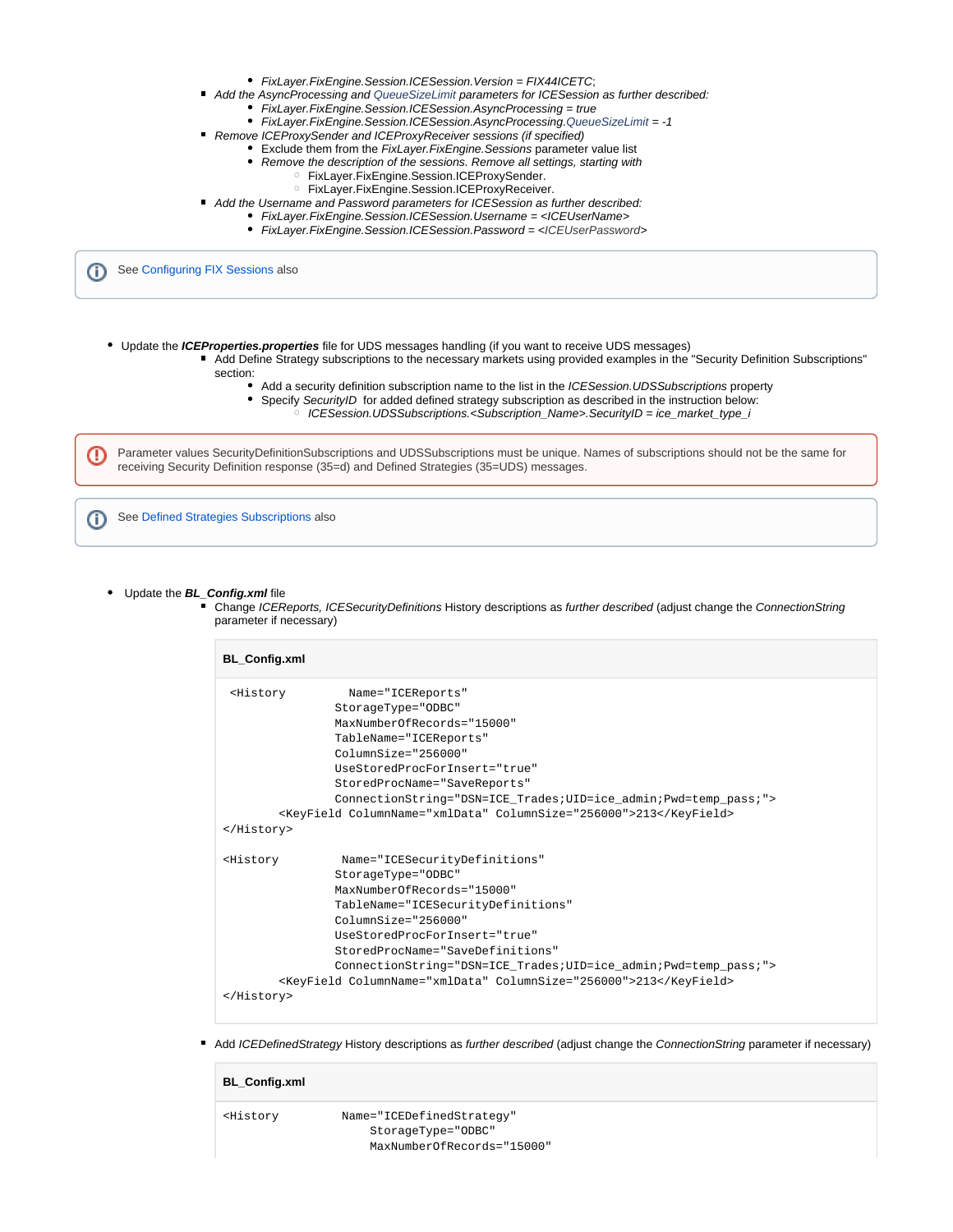```
 TableName="ICEDefinedStrategy"
                      ColumnSize="256000"
                 UseStoredProcForInsert="true"
                 StoredProcName="SaveStrategies"
                      ConnectionString="DSN=ICE_Trades;UID=ice_admin;Pwd=temp_pass;">
               <KeyField ColumnName="xmlData" ColumnSize="256000">213</KeyField> 
</History>
```
■ Remove all other ICE Solution History descriptions, e.g.:

- ICEReportsSides
- ICEReportsSidesParties
- ICEReportsSidesAllocsPty
- ICEReportsLegs
- ICEReportsLegsNestedPty
- ICEReportsCombiDefinitions (if specified)
- Sent\_Messages\_ICE
- ICESecurityDefinitions,
- ICESecurityDefUnderlyings
- ICEUnderlyingSecurityAltID (if specified)
- ICESecurityBlockDetails (if specified)
- Remove Routing Rules descriptions for ICESession:
	- «forward to loopback»
	- «ICEProxySender»
	- «Save ICE Trade Capture Reports»
	- «Save ICE Security Definitions»
- Add "Register messages in ICEHandler" rule descriptions as further described

```
BL_Config.xml
       <Rule Description="Register messages in ICEHandler" >
                    <Source Name=".*ICESession"/>
                    <Condition>
                                 <EqualField Field="35">
                                              <Val>d</Val>
                                              <Val>AE</Val>
                                              <Val>UDS</Val>
                                 </EqualField>
                    </Condition>
                    <Action>
                                 <HandlerAction Name="ICEHandler"/>
                    </Action>
       </Rule>
```
Add "Save ICE Trade Capture Report data and register trade in ICEHandler" rule descriptions as further described

| <b>BL</b> Config.xml |                                                                                                                                                                                                                                                     |
|----------------------|-----------------------------------------------------------------------------------------------------------------------------------------------------------------------------------------------------------------------------------------------------|
| ICEHandler">         | <rule .*icesession"="" description="Save ICE Trade Capture Report data and register trade in&lt;/td&gt;&lt;/tr&gt;&lt;tr&gt;&lt;td&gt;&lt;/td&gt;&lt;td&gt;&lt;/td&gt;&lt;/tr&gt;&lt;tr&gt;&lt;td&gt;&lt;/td&gt;&lt;td&gt;&lt;Source Name="></rule> |
|                      | <condition></condition>                                                                                                                                                                                                                             |
|                      | <equalfield field="35" value="AE"></equalfield>                                                                                                                                                                                                     |
|                      |                                                                                                                                                                                                                                                     |
|                      | <action></action>                                                                                                                                                                                                                                   |
|                      | <handleraction entryindex="true" name="FMXMLHandler"></handleraction>                                                                                                                                                                               |
|                      | <savetohistory name="ICEReports"></savetohistory>                                                                                                                                                                                                   |
|                      | $\langle$ Action>                                                                                                                                                                                                                                   |
| $\langle$ /Rule>     |                                                                                                                                                                                                                                                     |

Add "Save ICE Security Definition data and register secdef in ICEHandler" rule descriptions as further described

#### **BL\_Config.xml**

 <Rule Description="Save ICE Security Definition data and register secdef in ICEHandler">